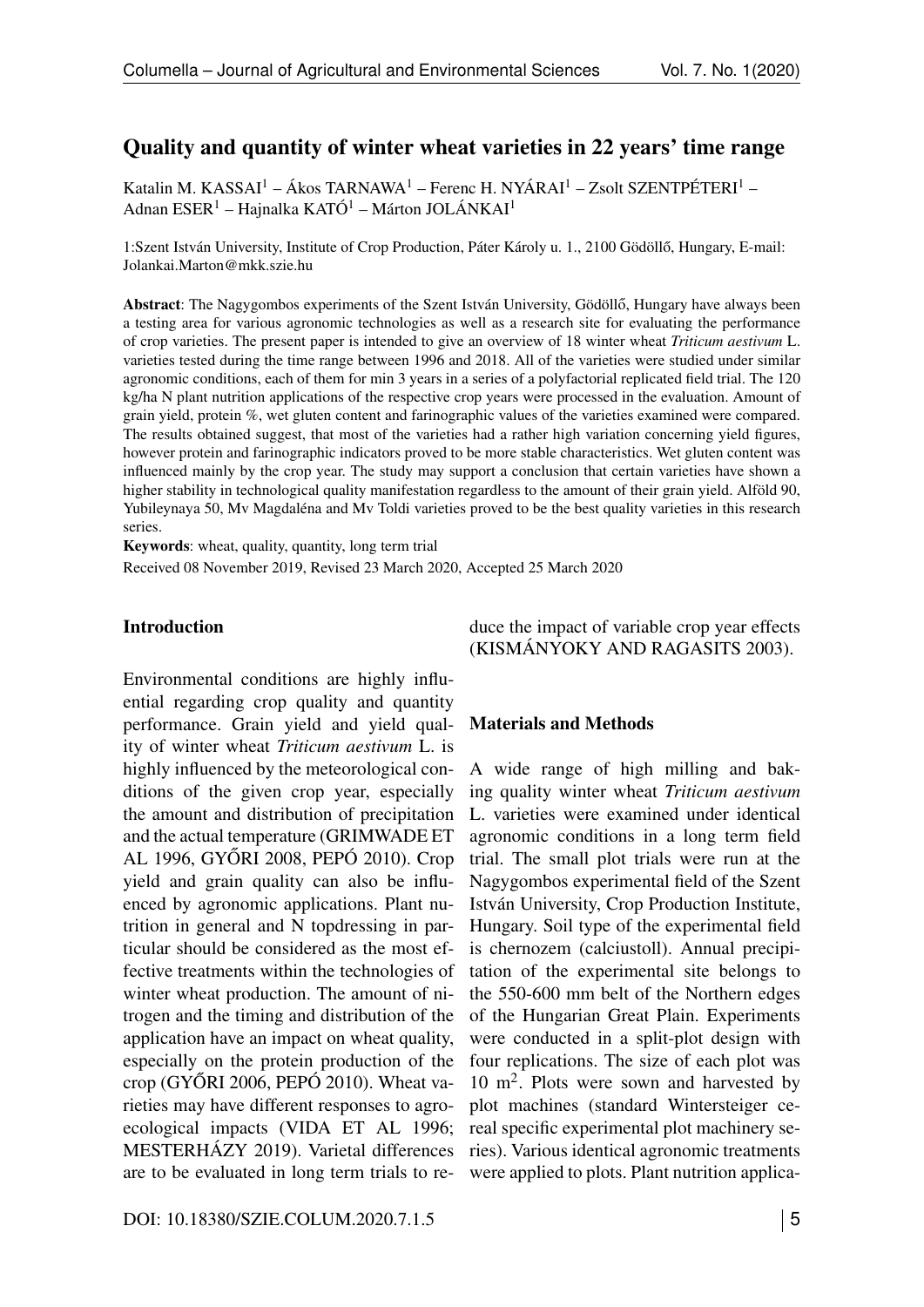

Figure 1. Grain yield and protein content of wheat varieties Nagygombos, 1996-2018.

| Alföld 90      | $A1 - B1$<br>content    |
|----------------|-------------------------|
| Bőség          | $B2 - C1$               |
| Buzogány       | class<br>$B1 - C1$      |
| Fatima 2       | $A2 - B2$               |
| Gaspard        | Quality<br>$B1 - C1$    |
| Győző          | $B2 - C2$               |
| Jarebica       | Wet gluten<br>$B1 - C1$ |
| Yubileynaya 50 | $A1 - B2$               |
| My 21          | $A2 - B2$               |
| My Csárdás     | $A2 - B2$               |
| Mv Karéj       | $A2 - C1$               |
| Mv Kolompos    | $B1 - C1$               |
| Mv Magdaléna   | $A1 - B2$               |
| My Nádor       | $A2 - B1$               |
| My Suba        | $B1 - B2$               |
| My Tallér      | $B1 - B2$               |
| My Toborzó     | $A2 - C1$               |
|                | $A1 - B2$               |
| Mv Toldi       |                         |

Figure 2. Wet gluten content and quality classes of wheat varieties Nagygombos, 1996-2018.

tions were done in single and combined treatments. N topdressing variants were applied by single and repeated topdressings representing 6 levels: 0, 80, 80+40, 120, 120+40 and 160 kg/ha N in single and split applications. All plots were sown with identical series of wheat varieties for studying their performance in relation with agronomic impacts. The present paper is intended to give an overview of 18 winter wheat *Triticum aestivum* L. varieties tested during the time range between 1996 and 2018. All of the varieties were studied under similar agronomic conditions, each of them for min 3 years in a series of a polyfactorial replicated field trial. The 120 kg/ha N plant nutrition applications of the respective crop years were processed in the evaluation for both yield and quality parameters. Wheat grain quality parameters: protein and wet gluten contents were determined from grain samples, as well as quality characteristics at the Research Laboratory of the SIU Crop Production Institute, and RET Regional Knowledge Centre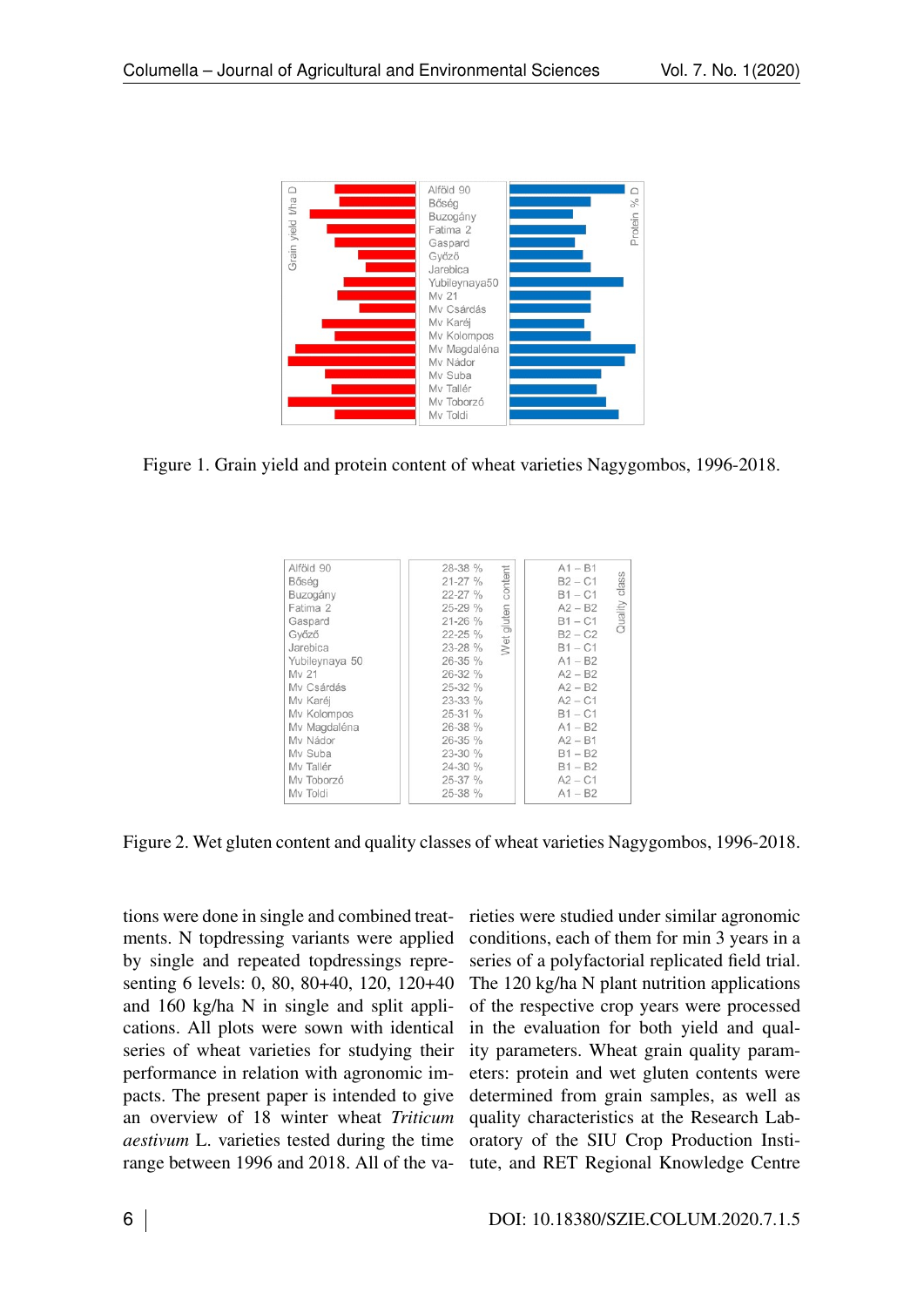laboratories according to Hungarian and EU standards (MSZ 1998; EK 2000, HORVÁTH 2014). During the examined period levels of fusarium head blight (*Fusarium graminearum*) infection were detected in the wheat trials.

## **Results**

During the 22 years of the experimental series many varieties had been studied in the trials (JOLÁNKAI ET AL 2018). In this paper only those are introduced which were tested for minimum 3 years at the Nagygombos site. Amount of grain yield, protein %, wet gluten content and farinographic values of the varieties examined were compared. The results obtained suggest, that most of the varieties had a rather high variation concerning yield figures, however protein and farinographic indicators proved to be more stable characteristics. Wet gluten content was influenced mainly by the crop year.

*Figure [1](#page--1-0)* provides information on grain yield and protein content of the varieties. Buzogány, Mv Magdaléna, Mv Nádor, Mv Toborzó were the highest yielding varieties during the examined years. The study may support a conclusion that certain varieties have shown a higher stability in quality manifestation regardless to the amount of their grain yield. *Figure [2](#page--1-1)* presents information on the quality ranges of the varieties summarising the wet gluten content and the baking quality groups. Alföld 90, Yubileynaya 50, Mv Magdaléna and Mv Toldi varieties proved to be the best quality varieties in this research series.

During the examined period fusarium head blight infection had been monitored in all years. According to the data presented in *Figure [3](#page--1-2)* it can be stated, that except few extreme years the Nagygombos experimental site was not exposed to severe fusarium head blight infections. There were two peaks with high infection: 1997 to 1999 was a strong infection period followed by an almost 10 years' free period of Fusarium sp. The next peak occurred in 2010. Both high infections were escorted by extreme weather conditions – like water flood during the pre harvest vegetation period.

# **Discussion**

According to the results obtained it should be emphasized that the quantity and quality parameters of any crop varieties are to be examined in polyfactorial long term trials that may provide the researcher identical conditions to exclude unfavourable factors and buffer the crop year effects.

The authors are sorry to inform the LOTEX participants that in 2018 year the Nagygombos experimental site of the SIU Crop Production Institute had to be terminated. *Figure [4](#page--1-3)* attached presents a satellite photo of the experimental site from 2016. We do hope, that preserving the main blocks of the experimental design, once the trial can be restarted again.

### Acknowledgements

The authors are indebted to all those, who supported the experimental work during the past periods – so the earlier OMFB, OTKA, NKFP, TEMPUS, COPERNICUS, VKSZ fundings as well as that of the present NVKP 16-1-2016-0016 project.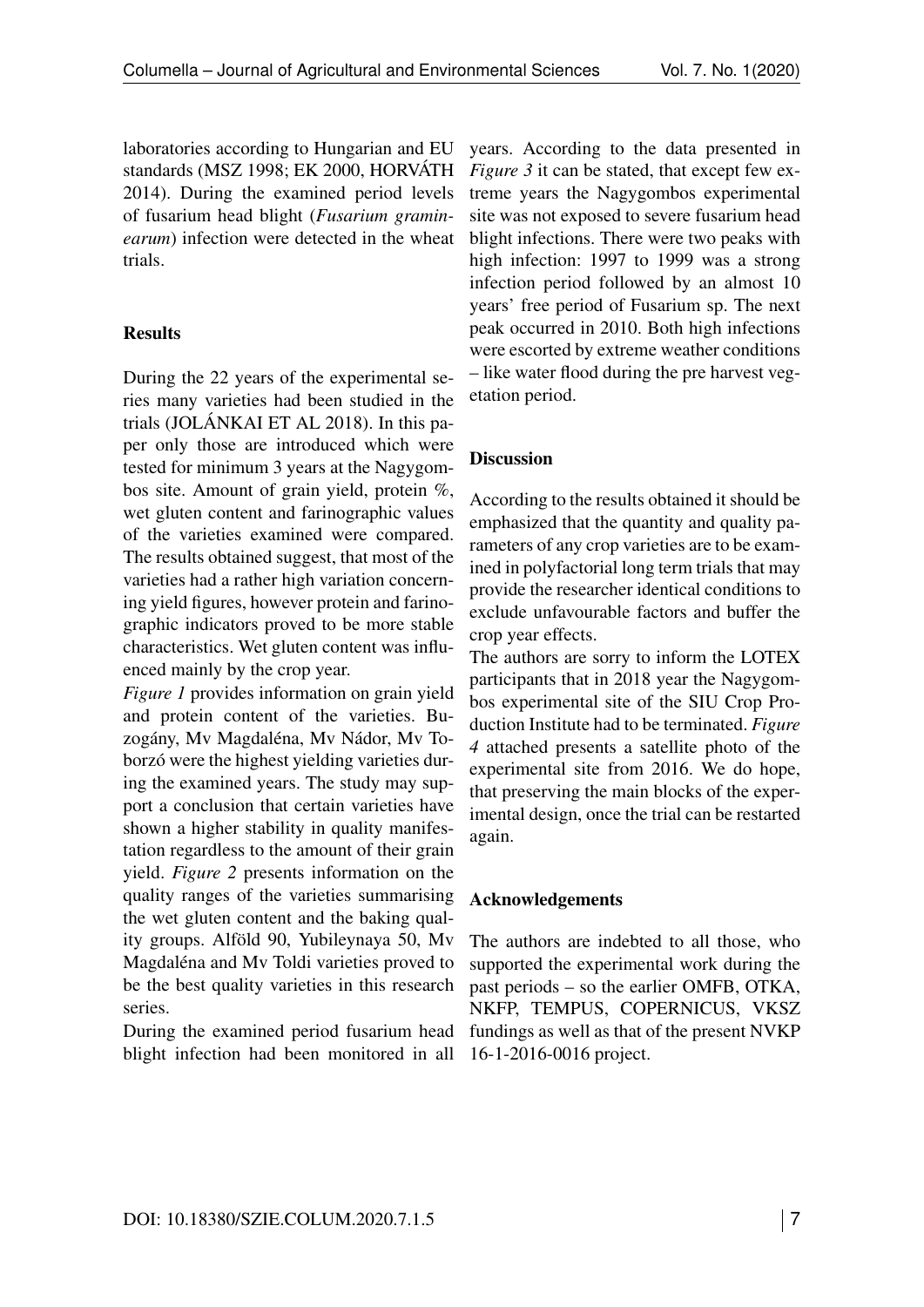

Figure 3. Occurence of fusarium head blight infection in wheat trials Nagygombos, 1996- 2018.



Figure 4. Satellite photo of the Experimental site of the SIU Crop Production Institute Nagygombos, 2016.

### References

Grimwade, B., Tatham, A.S., Freedman, R.B., Shewry, P.R., Napier, J.A. (1996): Comparison of the expression patterns of wheat gluten proteins and proteins involved in the secretory pathway in developing caryopses of wheat. Plant Molecular Biology. 30:1067–1073. https://doi.org/10.1007/BF00020817

Győri, Z. (2006): A trágyázás hatása az őszi búza minőségére. Agrofórum. 17(9):14-16.

Győri, Z. (2008): Complex evaluation of the quality of winter wheat varieties. Cereal Research Communications. 36(2):1907-1910.

Horváth, Cs. (2014): Storage proteins in wheat (*Triticum aestivum* L.) and the ecological impacts affecting their quality and quantity, with a focus on nitrogen supply. Columella - Journal of Agricultural and Environmental Sciences. 1(2):57-75. https://doi.org/10.18380/SZIE.COLUM.2014.1.2.57